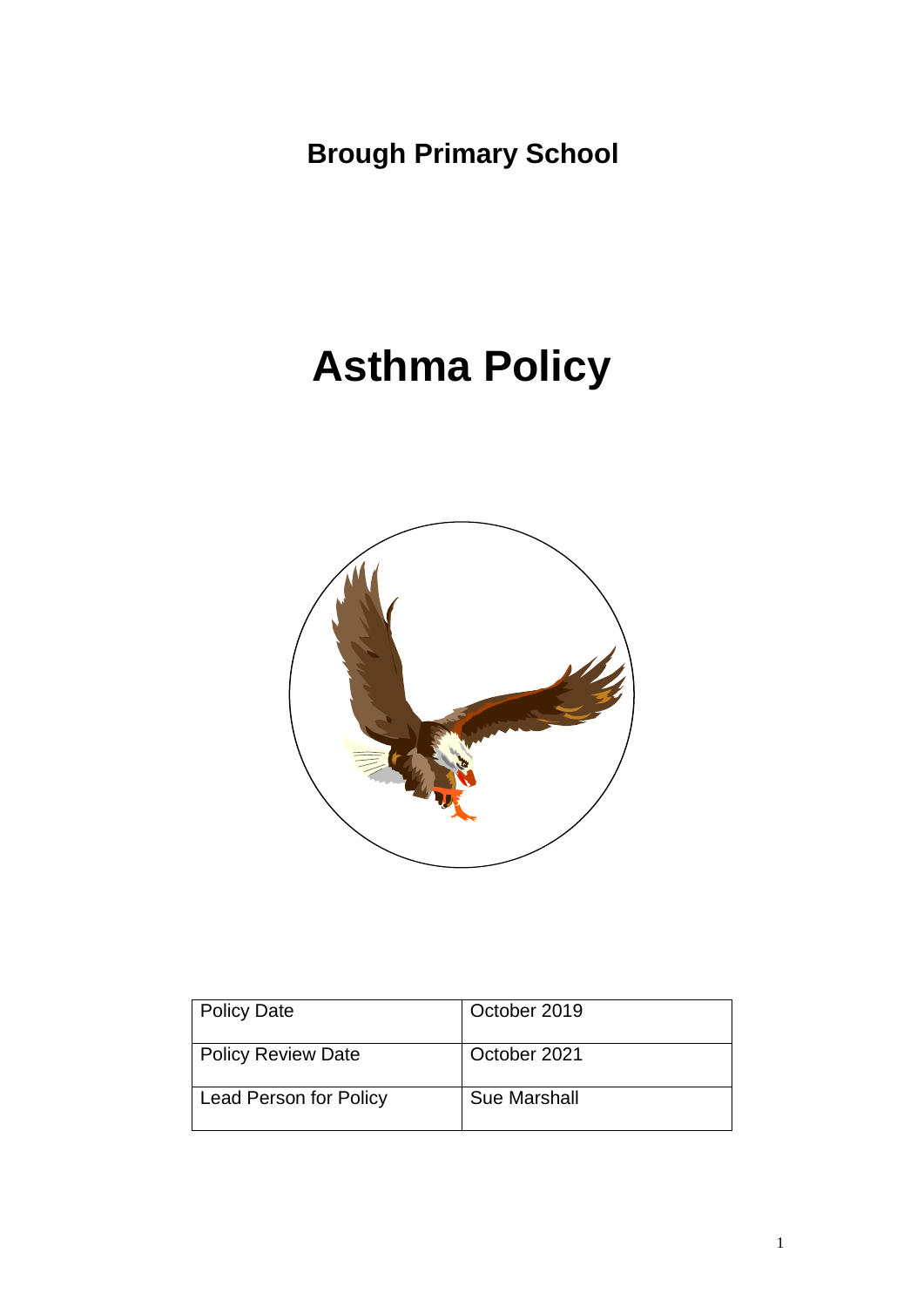# **Contents**

[Policy statement](#page-1-0)

[Indemnity](#page-2-0)

[What is Asthma?](#page-2-1)

**[Medication](#page-2-2)** 

[Record Keeping](#page-3-0)

[Physical Education](#page-3-1)

[School Trips/Residential Visits](#page-3-2)

**[Training](#page-4-0)** 

**[Concerns](#page-4-1)** 

[Emergency Procedures](#page-4-2)

<span id="page-1-0"></span>**[Responsibilities](#page-5-0)**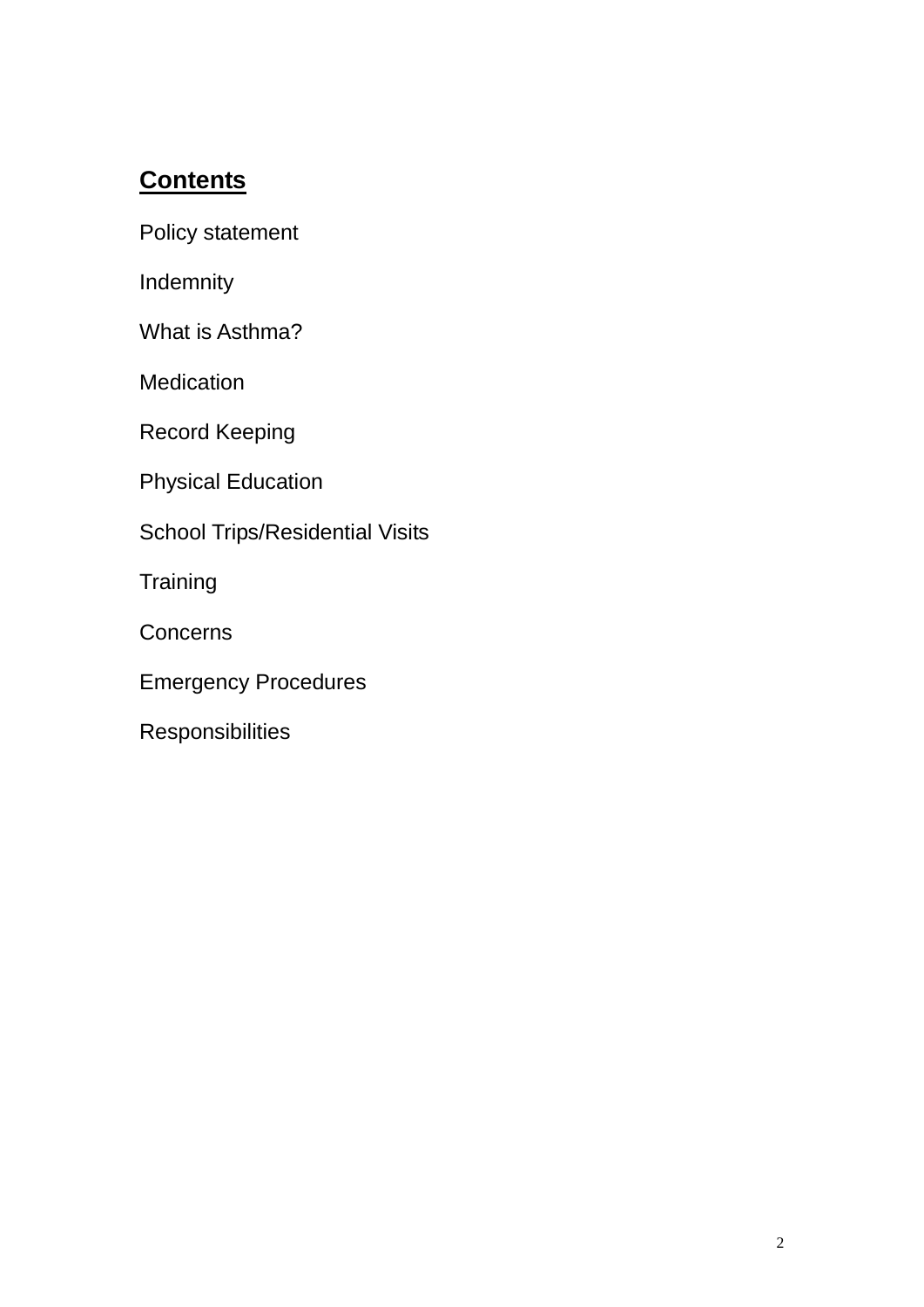# **Policy statement**

This policy has been written with advice from Asthma UK and the Department for Education in addition to advice from healthcare and education professionals.

Brough Primary School recognises that asthma and recurrent wheezing are important conditions affecting increasing numbers of school age children. This school welcomes pupils with asthma.

Brough Primary School encourages all children to achieve their full potential in all aspects of life by having a clear policy and procedures that are understood by school staff, parents / carers and by pupils.

All staff who have contact with these children are required to receive training from the specialist nurses. Updates for training are offered at regular intervals and this school will encourage attendance by staff. This will take place at least every two years and more often if there are pupils within the school who have significant asthma symptoms or there are significant changes to the management of asthma in children.

#### <span id="page-2-0"></span>**Indemnity**

School staff are not required to administer asthma medication to pupils except in an emergency. However some staff may be happy to give routine medication on the advice of an appropriate healthcare professional. School staff who agree to administer asthma medication are insured by relevant authorities when acting in agreement with this policy.

All school staff will allow pupils **immediate** access to their own asthma medication when they need it.

#### <span id="page-2-1"></span>**What is Asthma?**

Asthma is a common condition which affects the airways in the lungs. Symptoms occur in response to exposure to a trigger e.g. pollen, dust, smoke, exercise etc. These symptoms include cough, wheeze, chest tightness and breathlessness. Symptoms are usually easily reversible by use of a reliever inhaler but all staff must be aware that sufferers may experience an acute episode which will require rapid medical or hospital treatment.

#### <span id="page-2-2"></span>**Medication**

Only reliever inhalers should be kept in school. Usually these are blue in colour.

#### **Immediate access to reliever inhaler is vital**.

Children aged 7 years and over who are considered sufficiently mature are encouraged to carry their own inhaler with them, at the discretion of the parent/carer and teacher. Otherwise the inhaler must be kept wherever the child is at any time e.g. class, hall, playground etc.

N.B. Inhalers should not be stored in the school office or similar as this will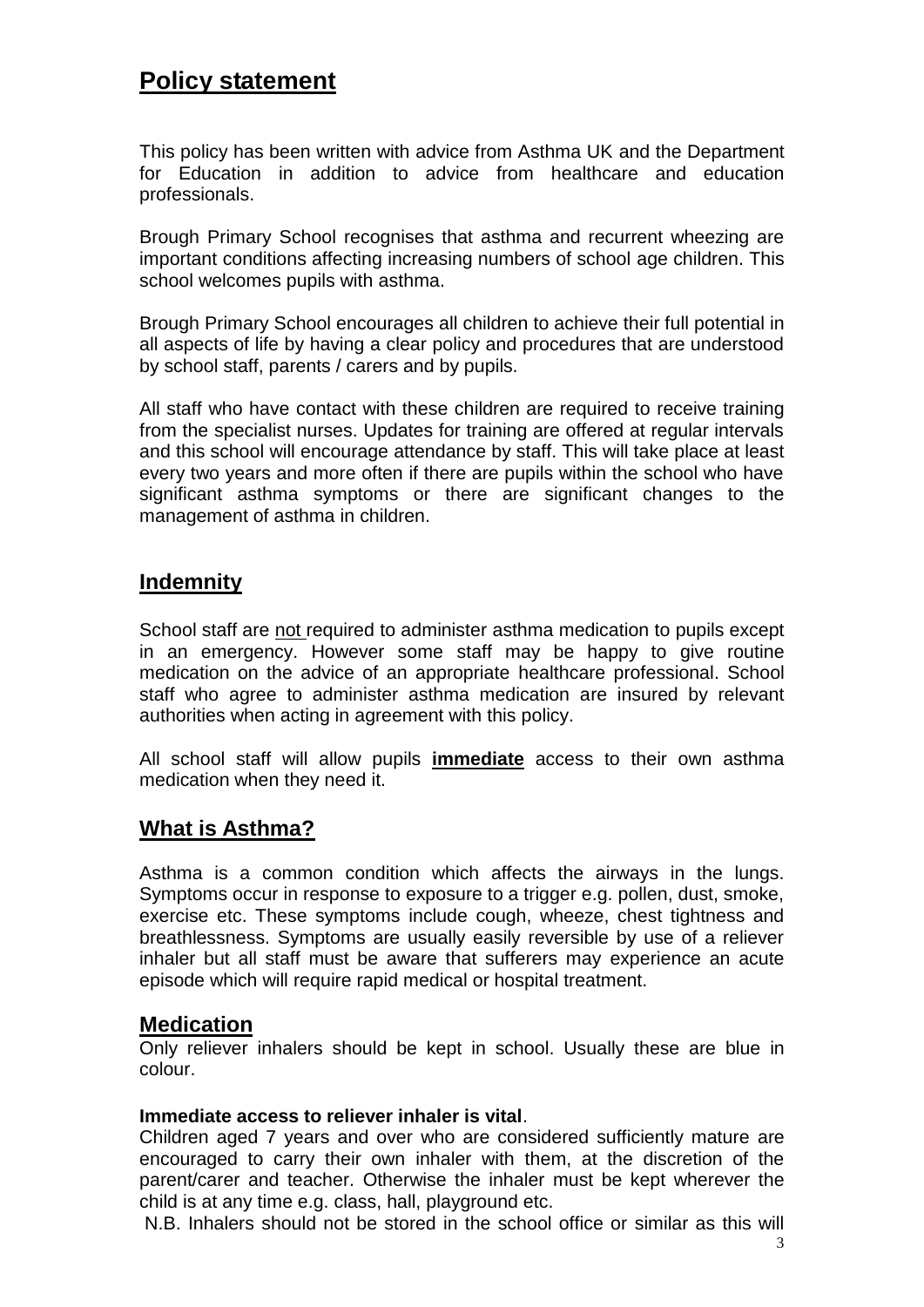not allow quick enough access in an emergency.

# KEY STAGE 1

Inhalers and spacers will be kept by the teacher in the classroom in a designated place, of which pupils will be made aware. However, if the child or class moves to another area within the school, the inhaler will be taken too. A spare inhaler is kept in the school office for use if the original runs out or is lost.

# KEY STAGE 2

Inhalers are kept in the child's drawer in the classroom. However, if the child or class moves to another area within the school, the inhaler will be taken too. A spare inhaler is kept in the school office for use if the original runs out or is lost.

**Children, who are able to identify the need to use their medication, should be allowed to do so, as and when they feel it is necessary.**

# <span id="page-3-0"></span>**Record Keeping**

When a child with asthma joins this school, parents/carers will be asked to complete an asthma form, giving details of the condition and the treatment required. Information from this form will be used to compile an "Asthma Register" which is available for all school staff. This register will be updated at least annually or more frequently if required using the information supplied by the parent/carer.

# <span id="page-3-1"></span>**Physical Education**

Taking part in sports is an essential part of school life and important for health and well being and children with asthma are encouraged to participate fully. Certain types of exercise are potent triggers for asthma e.g. cross country running and field activities. Any child who knows that an activity will induce symptoms will be encouraged to use their reliever inhaler prior to exercise, will carry it with them and will be encouraged to warm up prior to participating and cool down after.

# <span id="page-3-2"></span>**School Trips/Residential Visits**

No child will be denied the opportunity to take part in school trips/residential visits because of asthma, unless so advised by their GP or consultant.

The child's reliever inhaler will be readily available to them throughout the trip, being carried either by the child themselves or by the supervising adult in the case of Key Stage 1 children.

For residential visits, staff will be trained in the use of regular controller treatments, as well as emergency management. It is the responsibility of the parent/carer to provide written information about all asthma medication required by their child for the duration of the trip. Parents must be responsible for ensuring an adequate supply of medication is provided. A spare inhaler will be available for use if the original runs out or is lost.

Group leaders will have appropriate contact numbers with them.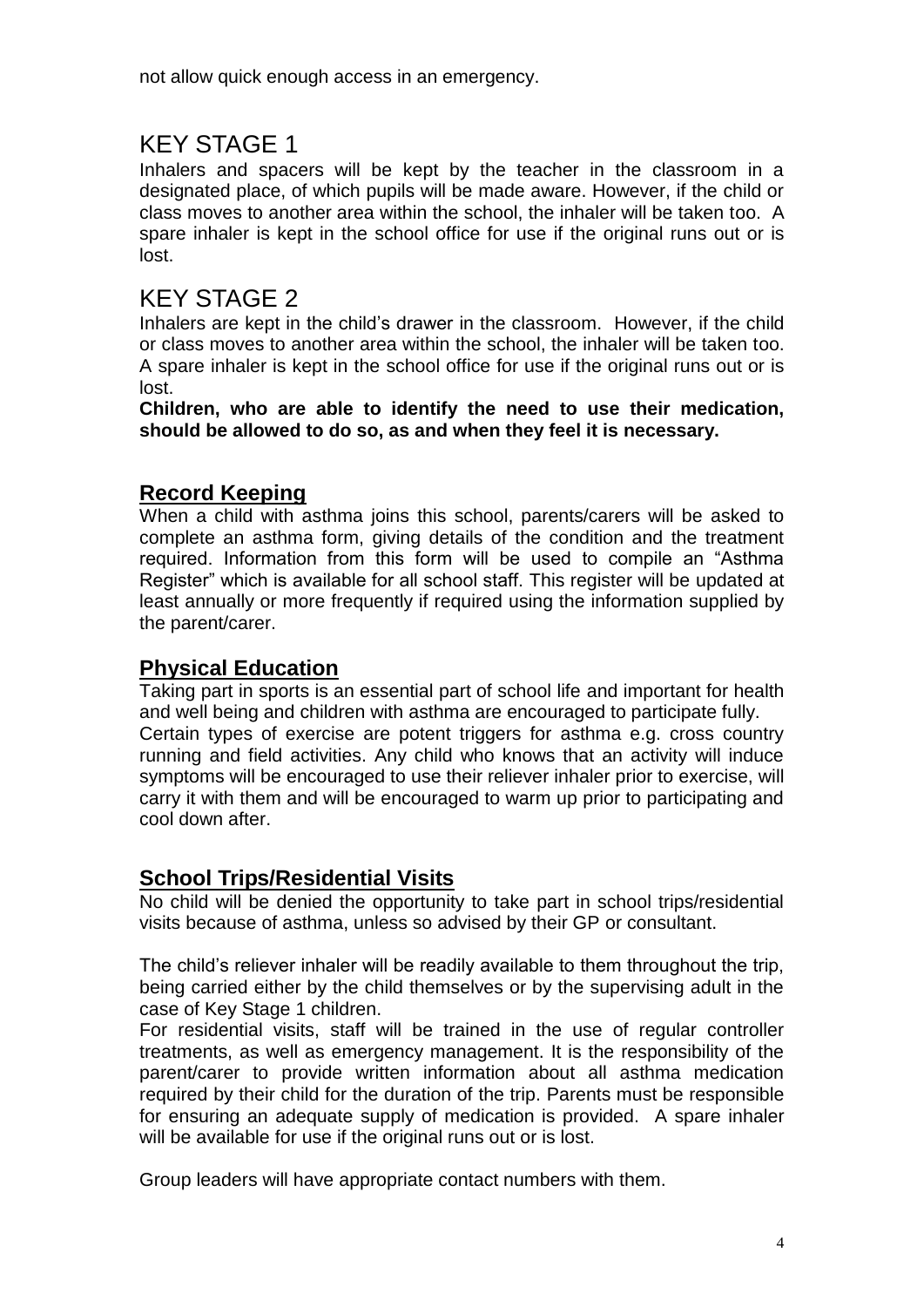# <span id="page-4-0"></span>**Training.**

On a bi-annual basis, **all** staff will receive training or guidance on signs and symptoms of asthma and how to treat it.

#### <span id="page-4-1"></span>**Concerns**

If a member of staff has concerns about the progress of a child with asthma, which they feel may be related to poor symptom control, they will be encouraged to discuss this with the parent/carer.

#### **Storage of Inhalers**

- 1. Inhalers will **NEVER** be locked away or kept in the school office.
- 2. All children with asthma will have rapid access to their inhalers as soon as they need them
- 3. Devices will always be taken with the child when moving out of the classroom for lessons, trips or activities.

# **N.B.**

**In the unlikely event of another pupil using someone else's blue inhaler there is little chance of harm. The drug in reliever inhalers is very safe and overdose is very unlikely.** 

## <span id="page-4-2"></span>**Colds/ Viruses**

When a child has a cold it is sometimes necessary for him/her to have regular Ventolin for a few days. Therefore a parent/carer may ask you to administer the blue inhaler every lunchtime for approximately 1 week. The number of puffs will be advised by the parent/carer but may be anything between 2 and 8 puffs. The parent/carer must write explicit instructions, sign and date the document.

This does not replace using the inhaler as and when needed  $-$  it is in addition to this.

Children should not be taking Ventolin every break/lunch time 'just in case' of symptoms.

# **Emergency Procedures**

A flow chart is displayed in the main school office, staff room and midday supervisors room outlining the action to be taken in an emergency.

In an **emergency**, where a child, who is a **known asthmatic, is experiencing significant symptoms and** has not got their own blue inhaler with them or it is found to be empty, it is acceptable to use the schools emergency inhaler and spacer. This emergency inhaler will be kept in the main school office, where staff can access it with ease and will be used as per the asthma flow chart.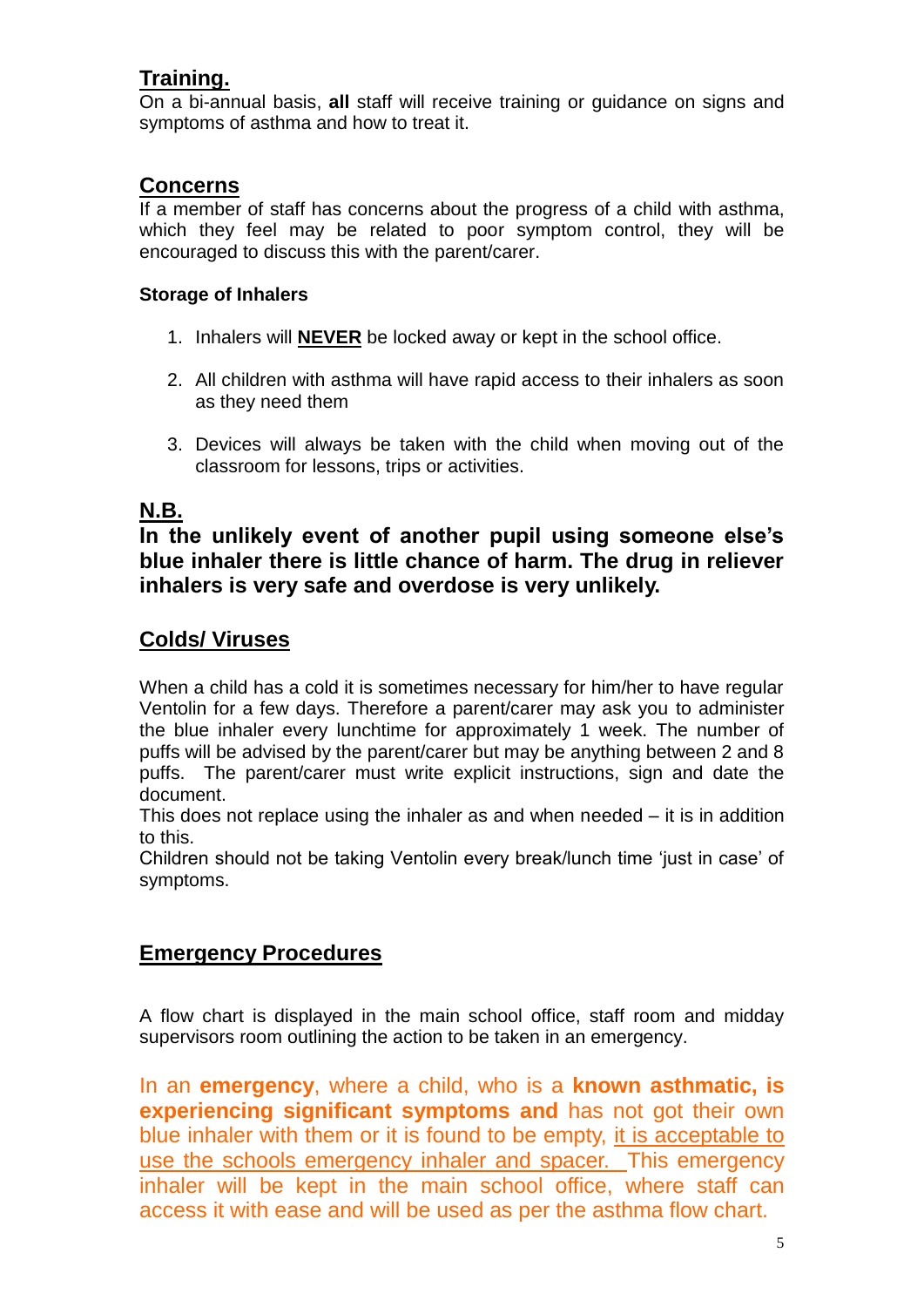This should then be recorded in the child's records and parent/carer informed.

# <span id="page-5-0"></span>**Responsibilities**

#### **Parents/Carers have a responsibility to:**

- Tell the school that their child has asthma.
- Ensure the school has complete and up to date information regarding their child's condition.
- Inform the school about the medicines their child requires during school hours.
- Inform the school of any medicines their child requires while taking part in visits, outings or field trips and other out of school activities.
- Inform the school of any changes to their child's medication.
- Inform the school if their child is or has been unwell which may affect the symptoms e.g. symptoms worsening or sleep disturbances due to symptoms.
- Ensure their child's inhaler (and spacer where relevant) is labelled with their child's name.
- Provide the school with a spare inhaler labelled with their child's name.
- Regularly check the inhalers kept in school to ensure there is an adequate amount of medicine available and that it is in date.

## **All school staff have a responsibility to:**

- Understand the school asthma policy.
- Know which pupils they come into contact with have asthma.
- Know what to do in an asthma attack.
- Allow pupils with asthma immediate access to their reliever inhaler.
- Inform parents/carers if a child has had an asthma attack.
- Inform parents if they become aware of a child using more reliever inhaler than usual.
- Ensure inhalers are taken on external trips/outings.
- Be aware that a child may be more tired due to night time symptoms.
- Liaise with parents/carers, SENCO, etc. if a child is falling behind with their work because of asthma